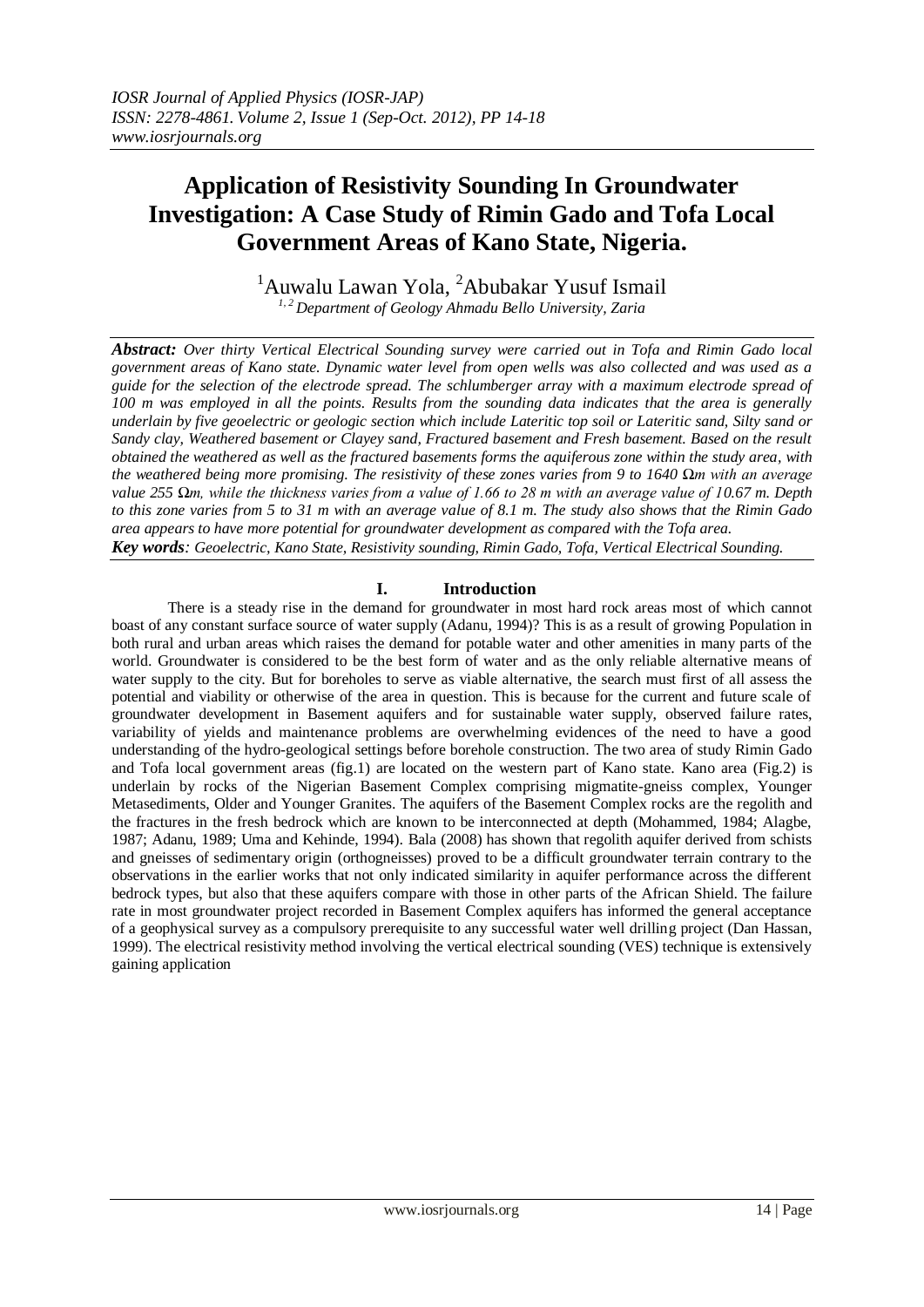*Application Of Resistivity Sounding In Groundwater Investigation: A Case Study Of Rimin Gado And* 



**Fig.1:**Location map of the study areas.



**Fig.2:** Geologic Map of Kano and parts of Jigawa state (KNARDA,1989).

in environmental, groundwater and engineering geophysical investigations (Zohdy *et al.*, 1980; Aina *et al*., 1996; Olorufemi et al., 1993 and 2004; Afolabi and Olorufemi 2004 and Abubakar and Danbatta 2012, Abubakar and Yola, 2012). The present work is aimed at applying this technique in study areas so as to compare and established their groundwater potential and to serve as a guide for future groundwater development.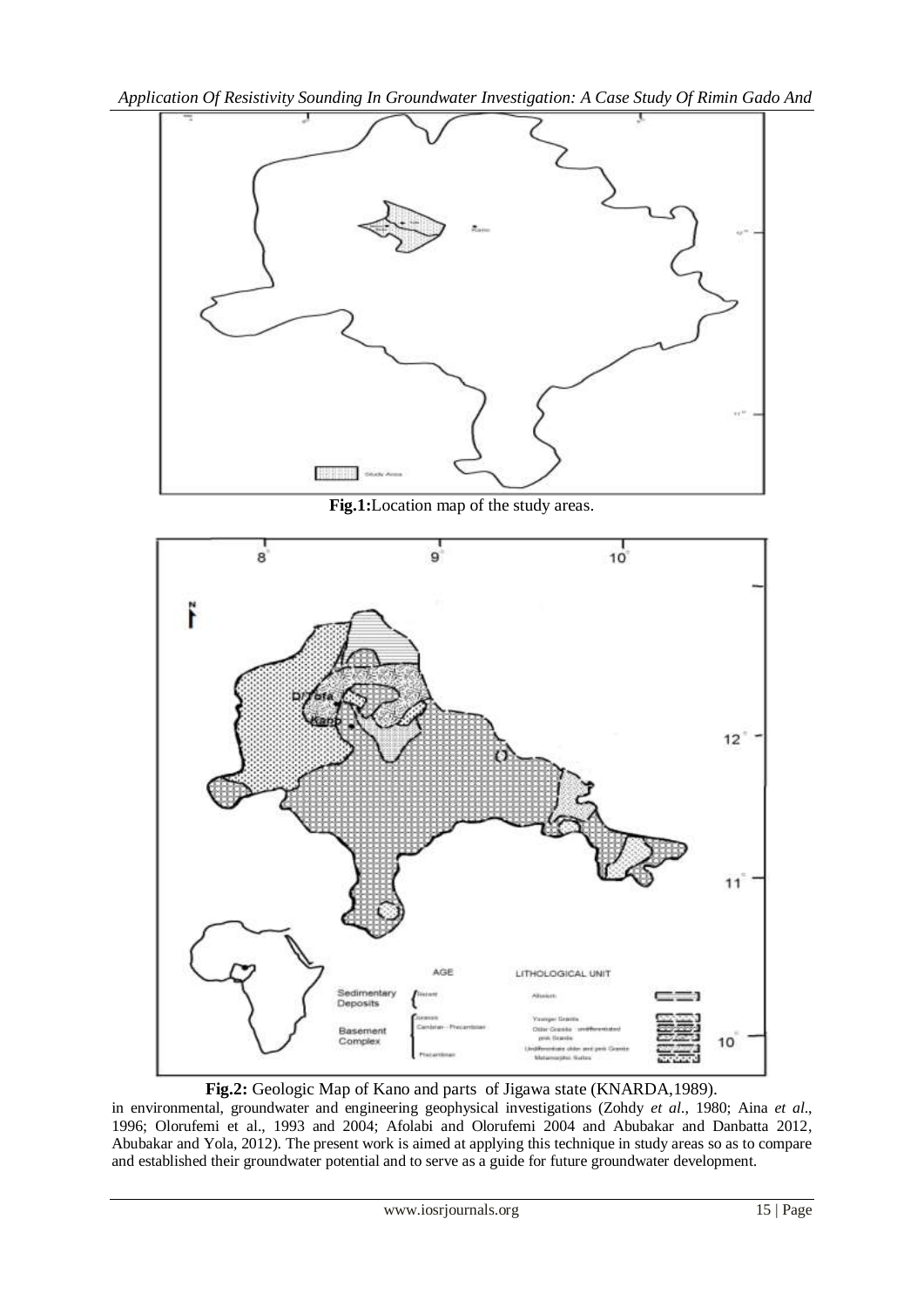# *Application Of Resistivity Sounding In Groundwater Investigation: A Case Study Of Rimin Gado And*

## **1.2 Geology of the Area**

 The Northern Nigerian Basement Complex comprises three groups of rocks namely, migmatites and (high grade) gneisses derived from Birrimain sedimentary rocks through high grade metamorphism and granitization; the Younger Metasediments of Upper Proterozoic age which are low grade metamorphic rocks that were folded along with the migmatite and gneisses during the Pan-African orogeny; and the Older Granite series which were intruded during the Pan-African orogeny (McCurry, 1989). In the study area, Hazell *et al*., (1988) also reports the occurrence of rocks of the Younger Granites series (Falconer, 1911), so termed because they are Jurassic in age (Figure 2), as well as volcanics, and occasional younger dykes and flows. Kano Agricultural and Rural Development Authority, KNARDA (1989) identifies the individual members of the Older Granite suite, but rocks of the Younger Metasediments and those of the migmatite-gneiss complex were simply grouped as the migmatite-gneiss complex in some places (Figure 2).

### **1.3 Materials and methods**

About twenty four (24) dynamic groundwater levels were measured from open wells from the study area which serves as a guide to the electrode spread used in the present study. The data also serves as guide in understanding the local variation in groundwater level of the study area. Over thirty (30) Vertical Electrical Sounding (VES) data points were acquired using an ABEM Terrameter SAS 300 within the study areas, fourteen of which are from Tofa and Eighteen from Rimin Gado local government areas. The schlumberger electrode array was employed in all the sounding points with a maximum electrode spread of 100 meters as recommended (Abubakar and Auwalu, 2012). Most of the spread were oriented in an N-S direction depending on the trends of structures which were observed locally, a few however were oriented E-W. The survey was carried out between the months of December, 2011 to January, 2012. The data were later reduced and subjected to both qualitative and quantitative interpretation.

### **1.4 Results and Discussion**

Geoelectric models for the the study area in the form of Vertical Iso-ohms Section (VIS) and Iso-ohms Map (Resistivity contours) at different depths were plotted. These were used to delineate the aquiferous zone within the area of study. The acquired VES field curves were initially interpreted using the conventional partial curve matching technique and the Petrowski's method (Telford *et al.,* 1976). Initial estimates of the resistivities and thickness of the various geoelectric layers were deduced from this preliminary interpretation. The deduced parameters were later used as starting models in an "Interpex" computer program. This computer assisted resistivity interpretation is based on the calculation of theoretical VES curves, and gave the 'best fit' for the data obtained.

 The dynamic water level measured from open wells varies from 6 to 27 meters with an average value of 19.7 meters. There is a strong local variation in the water levels and this has been observed to be controlled by topography, thickness of overburden as well as the geology. Not all the wells however are high yielding even though the survey was carried out not at the peak of dry season, this could be attributed to the fact that some of the wells are taping water not from the static water level but rather from a dynamic water level of the aquifer. Results from the sounding data indicates that the study area is underlain generally by five (5) geoelectric or geologic layers although in some areas the fifth layer was not encountered as a result of variation in the over burden thickness. The layers include; Lateritic top soil or Lateritic sand, Silty sand or Sandy clay, Weathered basement or Clayey sand, Fractured basement and Fresh basement. Based on the result obtained the weathered basement makes the possible aquiferous zone within the study areas. The resistivities of these zones varies from 9 to 1642 Ωm with an average value 272.4 Ωm, while the thickness varies from a value of 1.19 to 28 m with an average value of 10.67 m. Depth to this zone varies from 3 to 21.83 m with an average value of 8.1 m. The general geoelectric or geologic section of the study is presented in figure 5. The dynamic water level contour map (fig.3) indicates that most of the wells from the Tofa area are deeper than those in Rimin Gado area. These deeper zones are usually recharge areas and hence the groundwater moves from these areas to shallow ones. Based on this the groundwater could be moving from most of the Tofa area to the Rimin Gado area. The possible aquifer thickness also appears to be less in Tofa area as compared with those in the Rimin Gado area (fig.4). There is no much variation in the resistivity of the auriferous (average value 289  $\Omega$ m) as compared in the Rimin Gado area as compared with the Tofa area (average value 255.98 Ωm).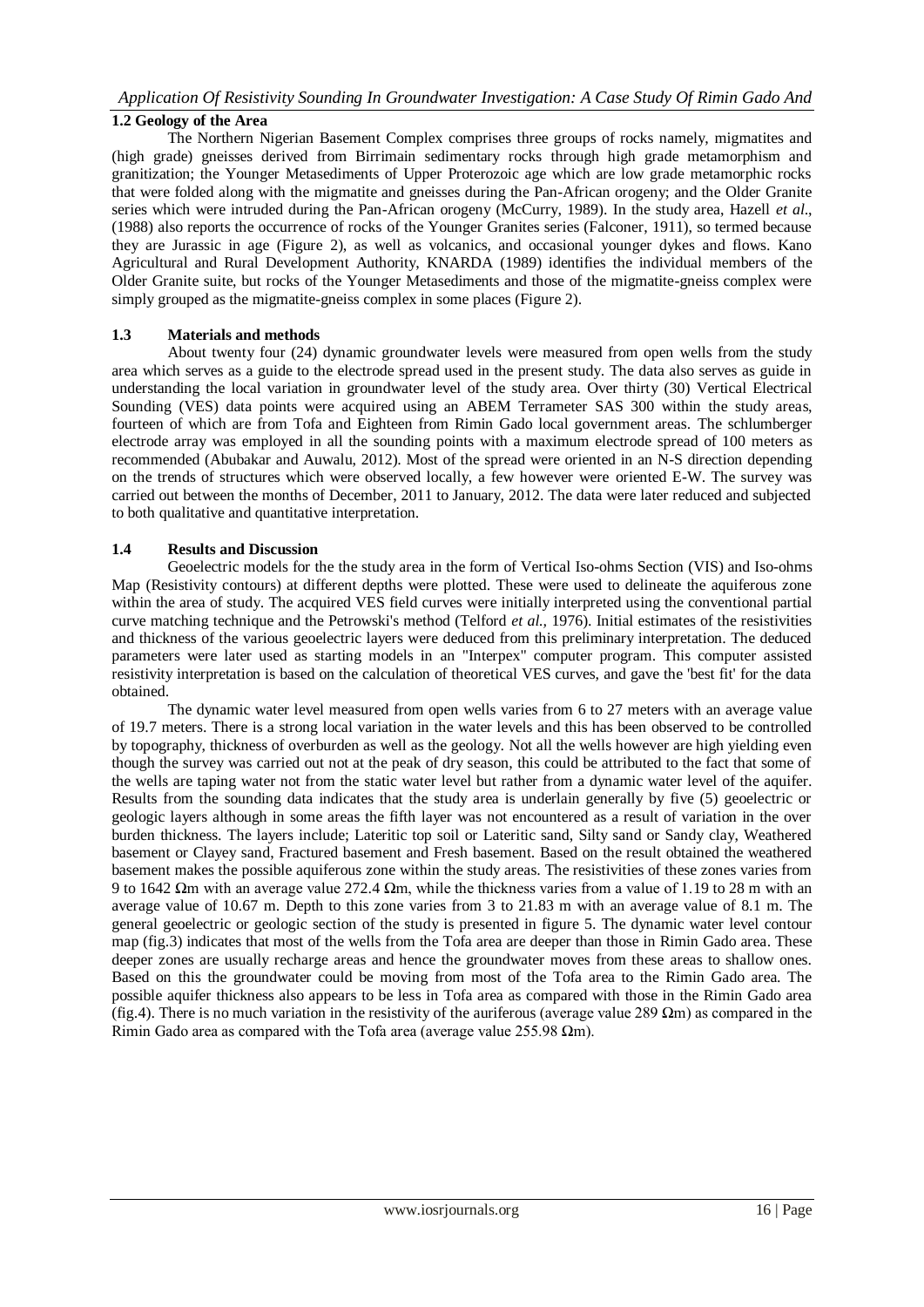*Application Of Resistivity Sounding In Groundwater Investigation: A Case Study Of Rimin Gado And* 







Fig.5: General geologic / geoelectric section of the study areas.

**Fractured Basement** 

**Fresh Basement**